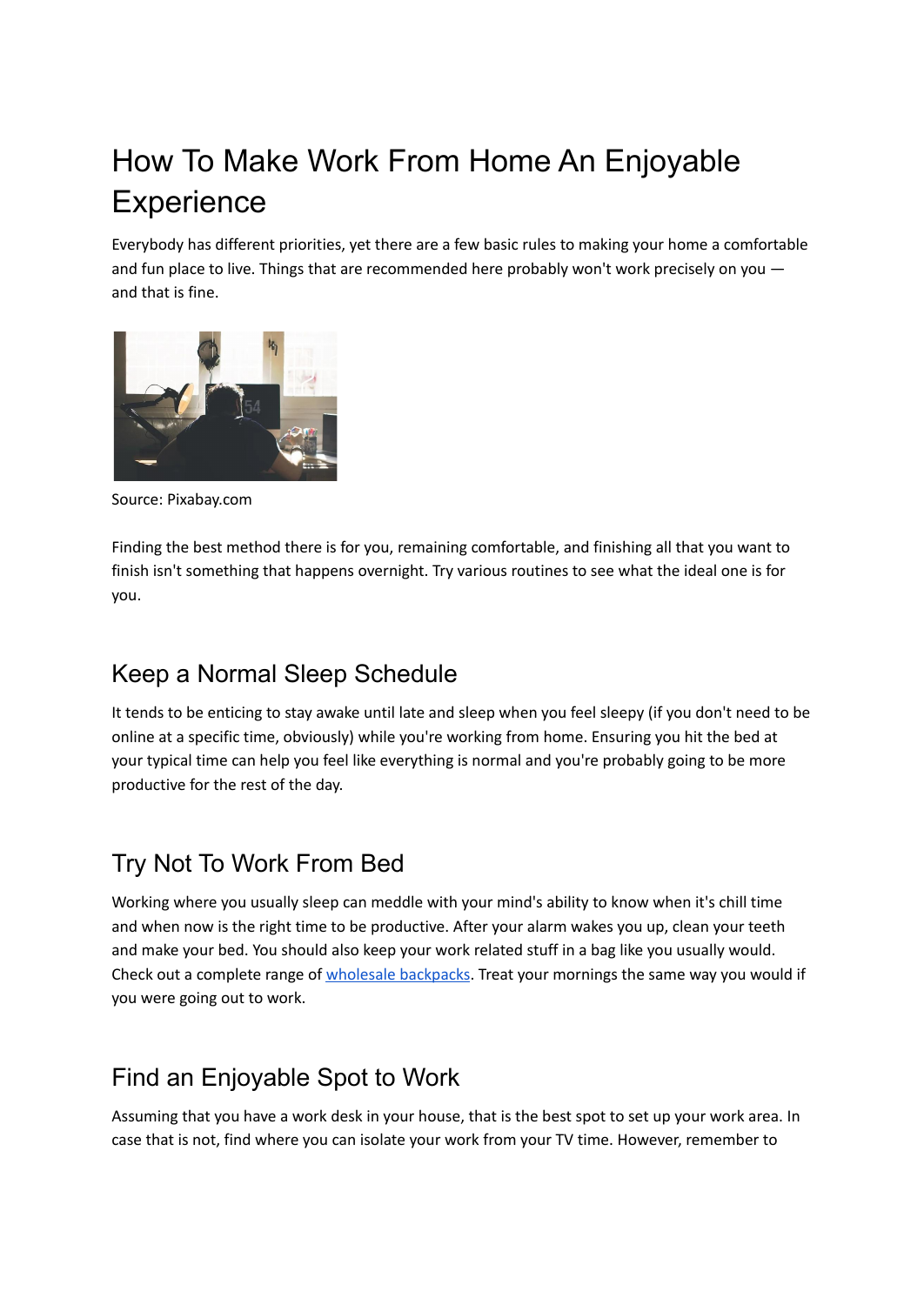have a good time with it! Deal with this work area like you would an office workspace and make it your own.

## Create Some Boundaries With Your Roommates or Partner

If your roommates or spouse are also working remotely, ensure you make a few boundaries with them. It may very well be not that hard to start hanging around instead of concentrating on work. Create some specific boundaries based on how demanding your positions are. Or on the other hand, if one of you has to attend a call or join a meeting, ensure you have some assigned space for having some silence.

Having these limits will hold you back from knocking elbows with each other and causing unnecessary stress while you're at home working.

## Put Forth Some Goals and Reward Yourself

From someone who has been working from home for quite a while, rewarding yourself after accomplishing your goals is so important. At the point when you work remotely from home, you don't have a typical timetable over the day.

If you make a few targets and compensations for yourself — like completing a specific number of tasks before lunch or indulging yourself with a snack after you complete the process of noting messages — it can help you stay motivated and productive throughout the day.

#### Take Actual Meal Breaks

Certain individuals don't take mid-day breaks when they're at the workplace, and substantially less so when they're at home. In any case, if you put away 30 minutes to an hour for yourself to pull back from your work and eat a good meal, you'll give yourself some needed rest.

#### Find Out The Time To Move

Being cooped up in your home all day can cause you to feel drowsy or restless. At regular intervals, ensure you stand up and go for a little stroll, stretch, and hydrate. Get that blood streaming back to your mind, child.

#### Escape the House — If You're Able To

Based upon the circumstance, some of the time you can't take off from your home or room. If that is doable, however, working with a companion or going to a café can do wonders for your emotional